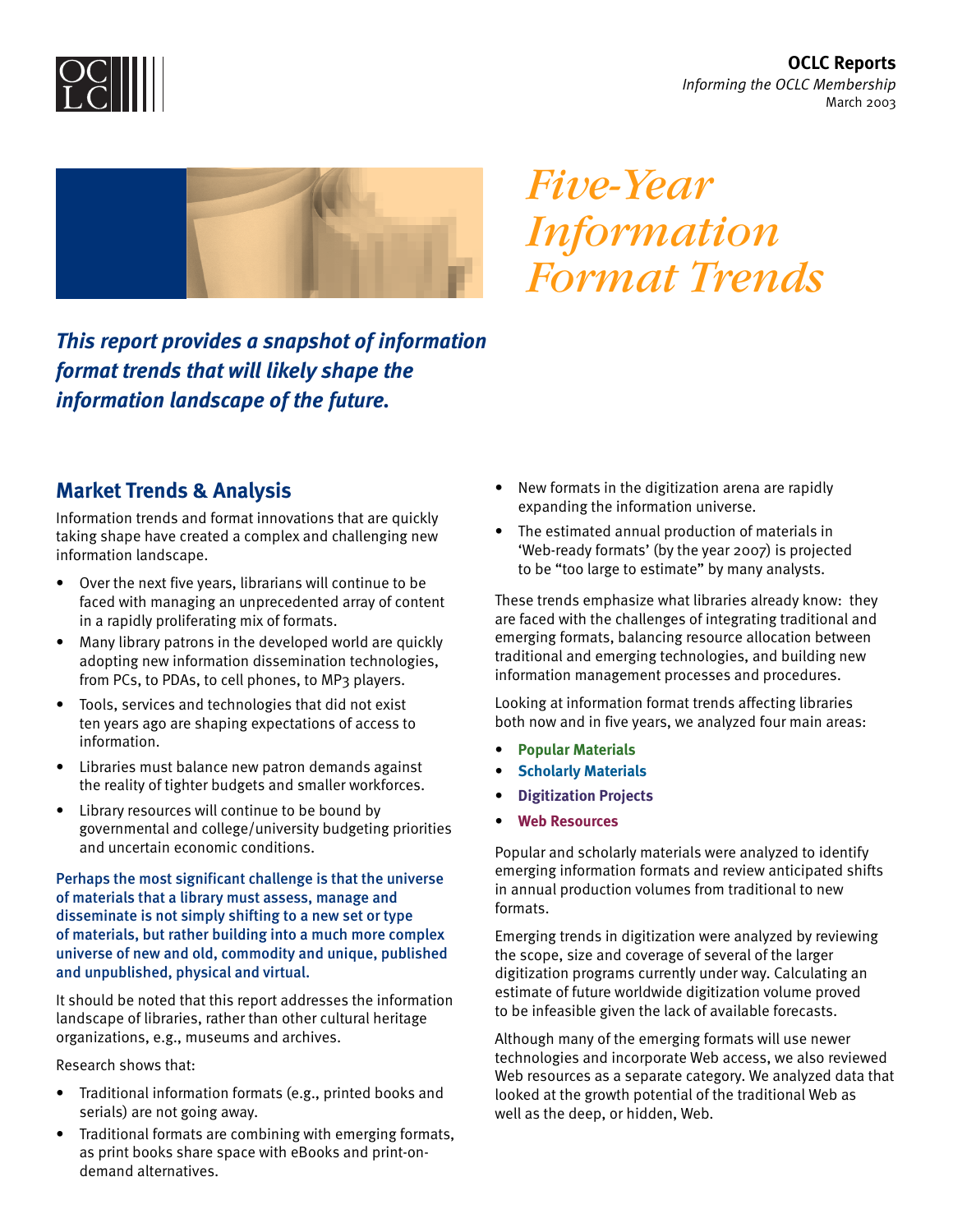# **Popular Materials**

# **and their electronic counterparts**

## *TOP TRENDS*

- print books down
- POD growth coming
- eBook adoption modest
- eJournals increasing
- AV media growing

Our analysis looked at books, eBooks, print-on-demand, journals & newspapers, and audiovisual media.

## **Books**

"Today, the book business stands on the edge of a vast transformation," according to Jason Epstein, in *Book Business.* (Norton, 2001, p. 2.)

- *Book Sales Decline*—The 2002 edition of *Book Industry Trends* reported that U.S. sales declined in 2001.
- *Book Sales to Slowly Increase*—Total number of books sold is expected to increase only modestly. U.S. book sales are projected to increase 2 percent annually while worldwide book sales continue to grow modestly.

## **Print-on-demand**

Print-on-demand could very well be an important step toward a digital distribution model for books. (*Against the Grain,* June 2002.)

- *POD Bears Watching*—Bowker's Andrew Grabois believes, "The thing to watch is print-on-demand." (email, Sept. 3, 2002.)
- *POD Growth on the Horizon*—Rick Anderson, University of Nevada, Reno, predicts that in five years books will still be primarily print, but print-on-demand will take hold. Frank Romano, Rochester Institute of Technology, believes "that by 2015, 48% of all books will be digitally printed on-demand."

(*Against the Grain,* June 2002 and Sept. 2002.)

*Library Budgets Tumble*

*Public library adult book budgets*

*have seen major cuts this fiscal year.*

*Library Journal,* Jan. 15, 2003.

## *Circulation Soars*

*Up 20% in Silicon Valley libraries each of the last 2 years.*

*Victoria Johnson, Director, Sunnyvale (CA) PL, Feb.20, 2003.*

*Up 14.8% since 2000 at Cuyahoga County (OH) PL.*

*www.cuyahogalibrary.org/aboutlibrary/financial/ financial\_facts\_annual\_report.htm*

## **eBooks**

According to *Book Industry Trends 2002,* e-publishing is undergoing dynamic and promising evolution at a historically familiar pace. No major publisher or agency has ventured an estimate for 2007 eBook output.

- *eBook Sales Modest*—While adoption of eBooks remains modest, new readers could be a catalyst to wider acceptance of eBooks. However, Grabois predicts, eBook sales "will fall short of 2001 by several thousand titles." (email, Sept. 3, 2002.)
- *No Projections for Future*—Neither analysts nor vendors have ventured to predict the future production of eBooks. However, with a 50 percent new book-to-eBook conversion rate, and a modest non-U.S. and backlist conversion rate, roughly 450 thousand eBooks could be produced in 2007.

*In 2002, U.S. libraries "continued to expand electronic collections [and] vendors … brought significant content to the market".*

*Library Journal,* Dec. 15, 2002.

## *U.S. Book Sales to Libraries*

|                                  |  | 2000 2001 2002 |  |
|----------------------------------|--|----------------|--|
| Trade $-6.5\%$ $-3.6\%$ $-2.9\%$ |  |                |  |
| Juvenile -10.1 -6.1% -5.8%       |  |                |  |
| Book Industry Trends 2002.       |  |                |  |

*A monograph is handled at least 25 times in today's distribution system. Charleston Report,* Nov/Dec 2002.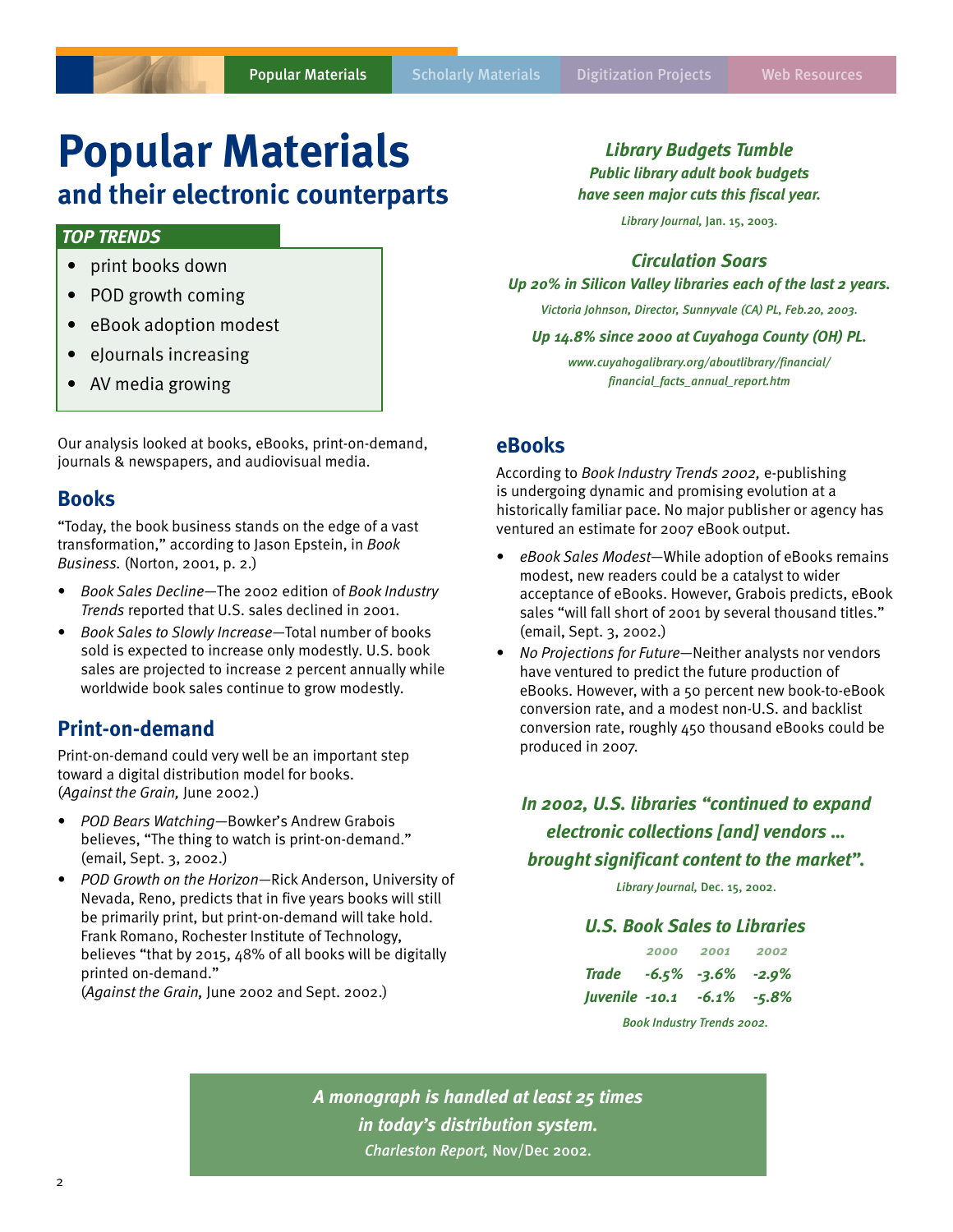## **Journals & Newspapers**

While the production of print journals is expected to be steady, online journals are predicted to increase.

- *Active Print/Online Journals Increasing*—The number of active print titles will increase slightly. However, the growth of journals available online is projected to increase substantially.
- *U.S. Daily Newspapers to Decline/Online Steady*—U.S. daily newspapers will decline by about 3 percent (by 2007), according to *Ulrich's and Editor & Publisher.* The number of electronic newspapers is expected to remain flat.

*The consumer book publishing industry is barely growing and is only modestly profitable. New York Times*, Jan. 23, 2003, C12.

## **Audiovisual Media**

The expectation is that more audiovisual materials will be embedded into technology formats in the future.

- *Format Dilemmas Looming*—DVDs comprise 37% of rentals but only 6% of libraries' collections, "with a projected rise to 31% in 2 years." (*Library Journal,* Nov. 15, 2002.)
- *Videocassettes alive and well*—"Reports of the death of the videocassette industry are not 'greatly exaggerated'; they are totally wrong!" (IRMA) www.recordingmedia.org/MIS/vhs.html
- *Audiovisual Circulation Increasing*—Circulation has grown "by nearly 32% over 3 years." (*Library Journal,* Nov. 15, 2002.)

*DVD players may have reached 50% of US homes and 25% of UK TV households in 2002.*

*Billboard,* Jan. 11, 2003 & Jan. 25, 2003.



Annual Production volumes:  $-$  decrease  $+$  increase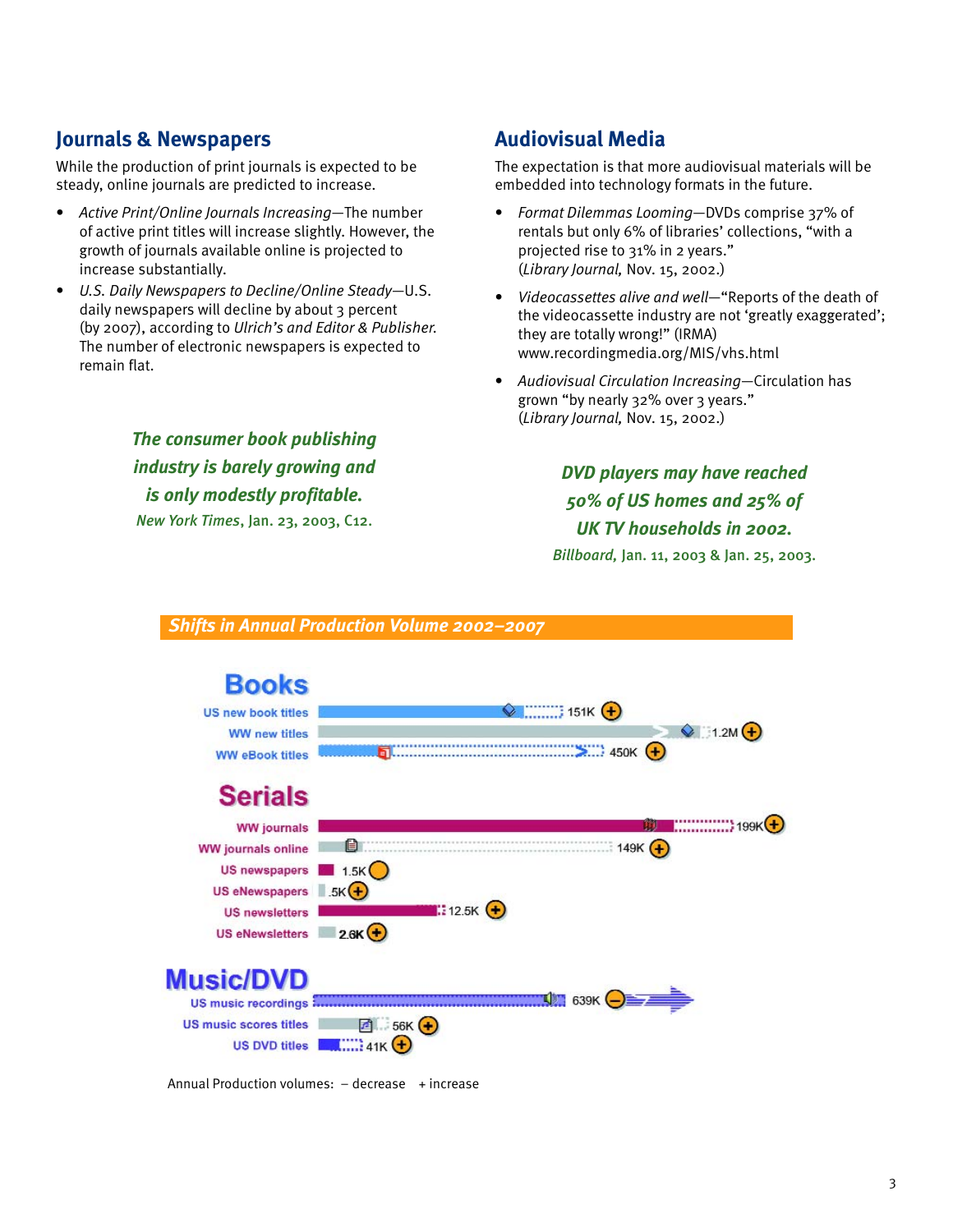# **Scholarly Materials**

# **and their electronic counterparts**

## *TOP TRENDS*

- library book spending down
- scholarly publishing in crisis
- print journals down
- research papers flat
- research ePapers increasing
- ePrint archives expanding
- course management materials exploding

Our analysis looked at books, journals, scholarly articles, ePrint archives, theses & dissertations, and course management materials.

## **Books**

When facts are reviewed, many of the same trends emerge for scholarly publishing as for traditional formats. The emergence of the electronic format in both books and print-on-demand is again the significant trend.

- *Library Book Spending Down—The Survey of Academic Libraries, 2002 Edition,* shows that U.S. academic library purchases of print resources are down precipitously: 6 percent from 2000 to 2001, and 8 percent in 2002. (*Against the Grain,* Nov. 2002.)
- *U.S. University Press Sales Down*—Scholarly monograph sales trends are even grimmer. University press hardcover sales fell 26.8 percent in August 2002, and paperback sales dropped 9.8 percent. Library purchases of university press books were down over 12 percent in 2002. (*Library Journal Academic Newswire,* Nov. 7, 2002, and *Against the Grain,* Nov. 2002.)
- *Scholarly Publishing Crisis Emerging*—Stanford University Press has cut its workforce and slashed the number of books published. William Froelich, director of Northeastern University Press, expressed hopes that new delivery systems will become available for scholarly monographs. Cost-effective, short-run printing will [help] keep more books in print. Duke University Press' Ken Wissoker noted that the changed publishing landscape had made book publishing increasingly difficult. A book needs to generate \$32,00–\$42,000 (2,500–3,500 copies). "Most books … don't sell 1500 copies," and course packs adversely affect book sales. (*LJ Academic Newswire,* Oct. 3, 2002.)

#### *Hardcover sales: down 26.8% Paperback sales: down 9.8%*

*- - - - - - - - - - - - - - - - - - - - Library purchases: down 12%*

*U.S. University Presses*

*L J Academic Newswire,* Nov. 7, 2002. *Against the Grain,* Nov. 2002

## **Journals**

Rick Anderson, University of Nevada, Reno, believes that five years from now "research journals will be published almost entirely online." (*Against the Grain,* Sept. 2002.)

- *Large scientific publishers have primary titles online* In 1994, fewer than 75 peer-reviewed, electronic journals existed. In 1998, 30 percent of titles cited in *Science Citation Index* were online. In 2002, 75 percent of journals cited in Science Citation Index, and 63 percent of journals cited in *Social Sciences Citation Index* were available electronically. (*Library Journal,* Apr. 15, 2002.)
- *Researchers Prefer Electronic*—84 percent of faculty and students surveyed at Drexel University prefer eJournals to print, believing that eJournals save time and make more information available.

(*Charleston Report,* Nov./Dec. 2002.)

## *Electronic Journal Explosion*

- *1994: fewer than 75 peer-reviewed electronic journals*
- *1997: some of the largest STM publishers had no journals online*
- *1998: 30% of titles in Science Citation Index online*
- *2002: 75% online in SCI; 63% online in Social Sciences Citation Index; 34% online in Arts & Humanities Citation Index Library Journal,* Apr. 15, 2002.

*Decline in U.S. academic library spending is precipitous: down 6% for 2000–2001 down 8% for 2002 Against the Grain,* Nov. 2002.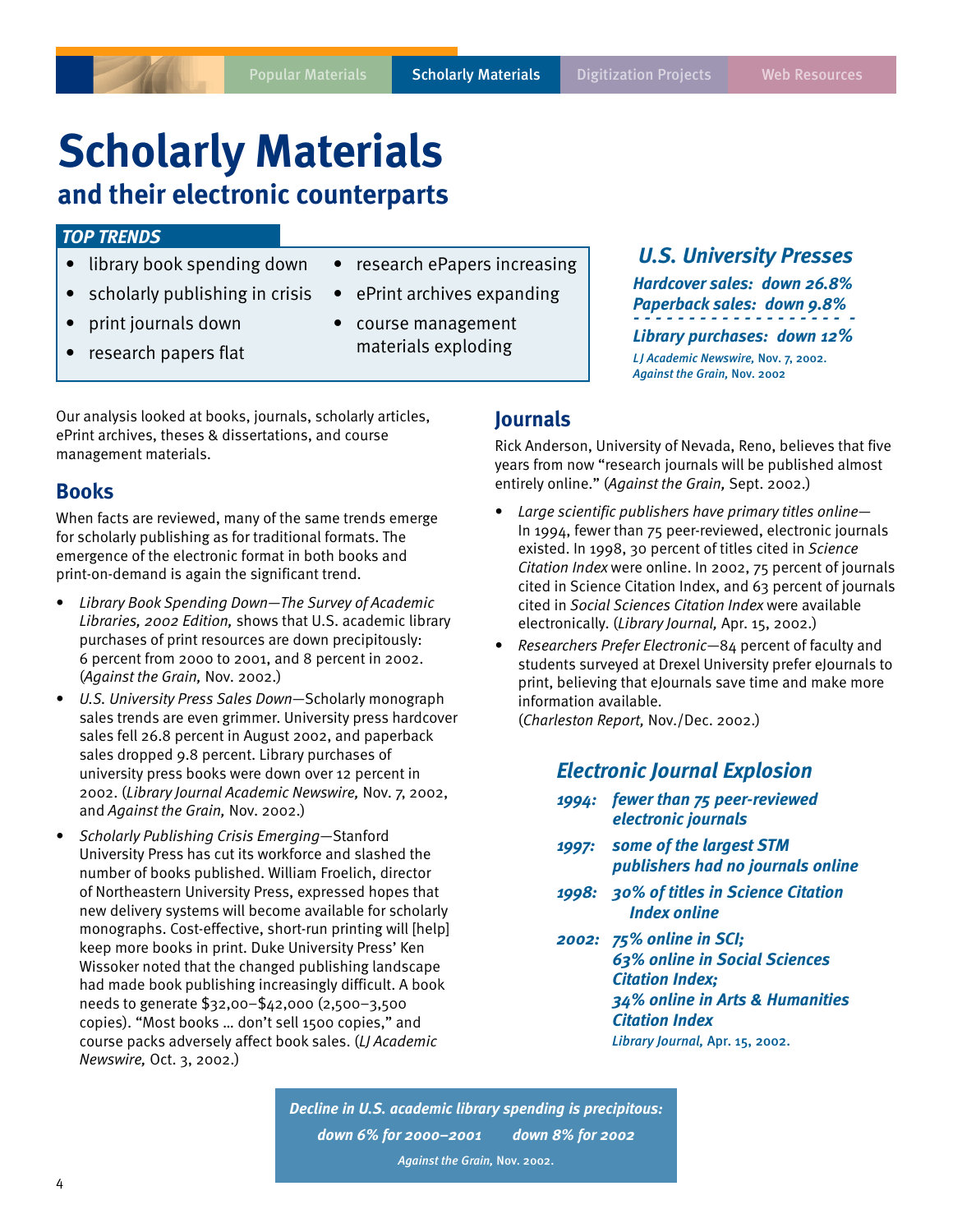# **Scholarly Articles**

Scholarly articles may begin migrating away from traditional scholarly publishing toward ePrint archives and other types of initiatives, according to the British Library. And Rick Anderson, University of Nevada, Reno, forecasts that the "concept of an 'issue' will have started to sound very 20th-century. Half of research libraries will have stopped journal check-in." (*Against the Grain,* Sept. 2002.)

- *Research Paper Production Flat*—A British Library study suggests that while production of research papers is expected to remain flat, there will be a move toward electronic publishing.
- *Two Million Scholarly Articles per Year*—Stevan Harnad, Southampton University, UK, estimates that the refereed research literature consists of 2,000,000 annual articles in 20,000 journals. (eprintblog, Sept. 25, 2002.)

# **ePrint Archives**

ePrint archives are repositories for electronic versions of papers (self-archived by the authors), made available to the scholarly community prior to publication.

• *ePrint Archives Expanding*—One prominent example, ArXiv, the Physics ePrint archive at Cornell University, is estimated to increase from its present 210,000 preprints to over 385,000 by 2007—an average growth of about 35,000 a year—roughly 135 per weekday. And the ArXiv's popularity has soared to 15 million downloads per year. (Note: This estimate represents the growth of only one ePrint archive—no industry-wide forecasts are available). • *Scholarly Articles Accessible*—Stevan Harnad observed that the online medium has now made it possible to provide open-access (toll-free online access) to the entire refereed research literature. (eprintblog, Sept.25, 2002)

# **Theses & Dissertations**

According to *Dissertation Abstracts International,* a strong trend is emerging toward electronic production and away from creating new paper documents.

- *Paper Theses & Dissertations Declining*—The number of new paper theses and dissertations is expected to decline moderately.
- *Digital Electronic Theses & Dissertations Increasing* The British Library study predicts that by 2007 at least 50 percent of all theses and dissertations will be submitted digitally.

# **Electronic Course Management Materials**

One of the more exciting areas to watch is that of electronic course management materials.

- *More eContent Available*—According to XanEdu, a ProQuest subsidiary, 5.5 billion pages of copyrightcleared articles are currently available for use in course management materials. Even by conservative estimates, this figure is expected to double by 2007.
- *More College Courses Available*—According to results of a U.S. Campus Computing Project survey, as many as 56 percent of U.S. college courses could be available via course management systems by 2007.

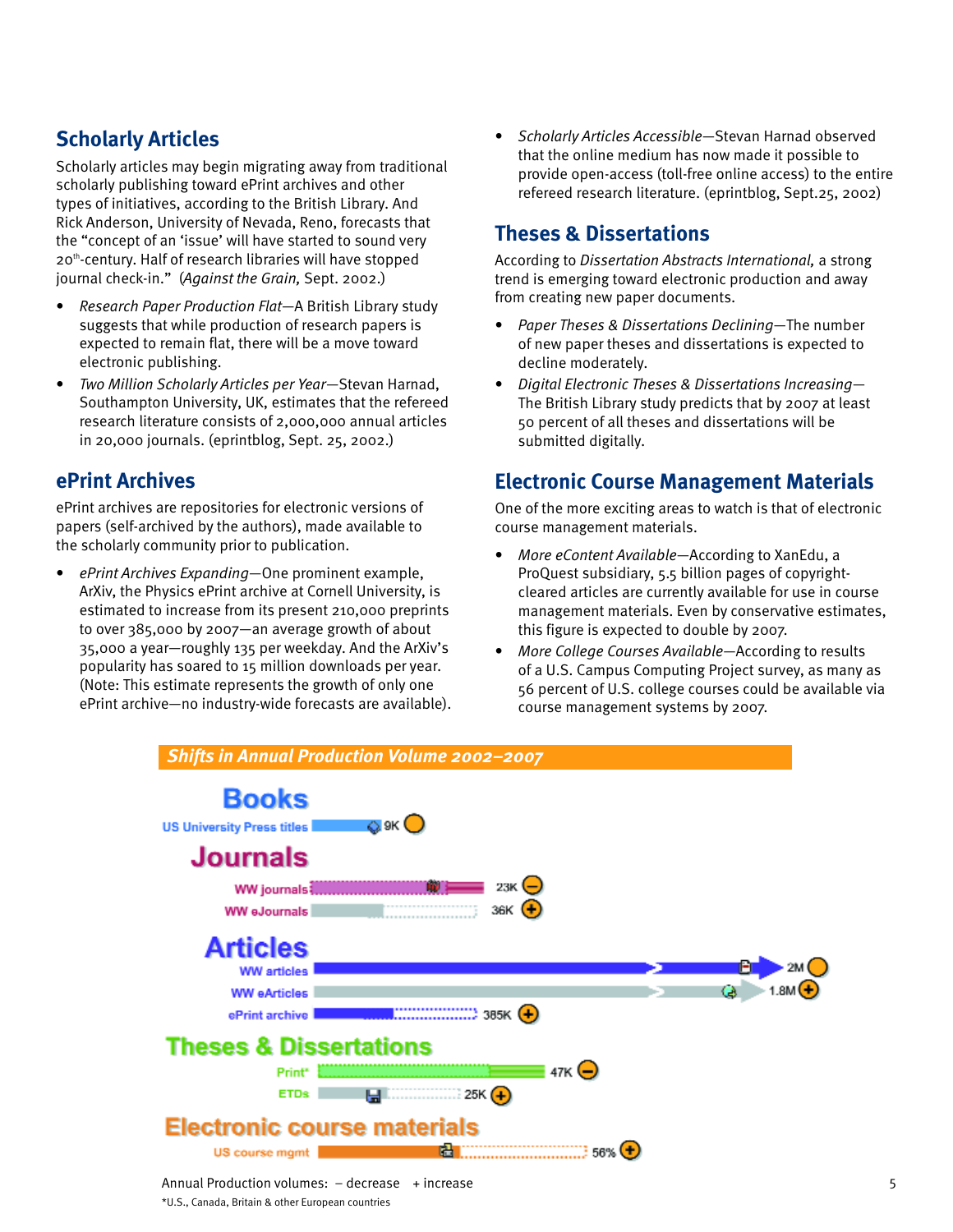# **Digitization Projects**

## *TOP TRENDS*

- commercial digitization expanding
- national digitization growing
- state and local projects increasing

Our analysis looked at current digitization endeavors, including commercial, national, state, and local projects.

## **Current Activities**

The management and preservation of digital content is expanding so rapidly that the total extent of the digitization universe is hard to quantify and its growth hard to predict. While libraries worldwide are building prototypes and digitizing special collections—and many significant and substantial projects are well under way—funding agencies are providing the financial resources fueling the emergence of more digitization initiatives. Current activities could easily account for over 100 million pages.

## **Commercial Digitization**

Two ambitious examples include: The Gale Group, with over 8 million articles in its *Times Digital Archive* and 20 million pages in its *18th-Century English-Language Books;* and ProQuest, which to date has digitized over 4.4 million pages from *The New York Times, Wall Street Journal, Christian Science Monitor* and *Washington Post.*

## **National Digitization**

Typically government funded, several major national digitization projects are currently under way. Two prominent examples include: Gallica 2000 (Bibliothèque nationale de France), which to date has digitized over 15 million pages; and the British Library, which is in the process of digitizing over 100 thousand images for its Digitisation Programme, 'In Place'.

## **State & Local Projects**

As money is made available for digitization, more U.S. state and local libraries are undertaking digitization projects. Two examples include: the Colorado Digitization Project, with 145 thousand digital objects; and the Everett Public Library (WA) Everett Massacre project, which went online in September 2002 with 215 digital objects, including audio.

## **Widespread Involvement in Digitization Projects**

#### **AMICO Digital Library (AMICO)1**

Not-for-profit organization of 30 institutions collaborating to enable educational use of museum multimedia.

#### **100,000 items**

#### **British Library Digitisation Programme: "In Place"2**

Maps, manuscripts & topographical illustrations, photographs, rare sound recordings, advertisements and music hall songs.

## **100,000 images and sounds (2004)**

**Colorado Digitization Project3**

Provides access to Colorado's history, culture, government and industry. Content may be "born digital" or digitized.

#### **145,000 objects**

#### **Gale**

*Times Digital Archive, 1785–1985* includes every page as published from 200 years of The Times (London)<sup>4</sup>.

### **>8,000,000 articles**

#### **Gale**

*18th-Century English-Language Books* includes most books published in English in the 18th century.5

**20,000,000 pages (June 2003)**

#### Gallica 2000<sup>6</sup>

Bibliothèque nationale de France digital library, with multimedia documents from the Middle Ages to the early 20th century. **15,000,000 pages**

#### **Koninklijke Bibliotheek (Netherlands)7**

Koninklijke Bibliotheek (Netherlands) will convert 400,000 records, making them available online and the materials they represent more accessible worldwide.

**400,000 records planned (2005)**

#### *Digitization 2002*



Local 1

#### **Library of Congress American Memory Project<sup>8</sup>**

Primary source materials relating to the history and culture of the United States from more than 100 historical collections. **>7,000,000 digital items**

## **Making of America (MOA)9**

Digital library of primary sources in American

social history from the antebellum period through reconstruction. **1.5 million images**

**National Newspaper Library (Hemeroteca)** National Newspaper Library (Hemeroteca) of the National Autonomous University of Mexico (UNAM) has contracted digitization of its entire microfilmed collection of Mexican historical newspapers and periodicals.10

#### **>20,000,000 pages planned**

#### **NewspaperArchive.com**

January 2003, signed 5-year deal with EBSCO Publishing to market its online archive to 30,000 libraries worldwide.<sup>11</sup> **5,500,000 pages**

#### **Paper of Record**

<sup>3</sup>100M+

75M+

Cold North Wind's portal to its newspaper archive, with content from Australia, Canada, Mexico, United Kingdom and US.<sup>12</sup>

**>3,600,000 pages**

#### **ProQuest Historical Newspapers**

*The New York Times, The Wall Street Journal, The Christian Science Monitor, The Washington Post,* and other newspapers.<sup>13</sup>

**7,800,000 pages**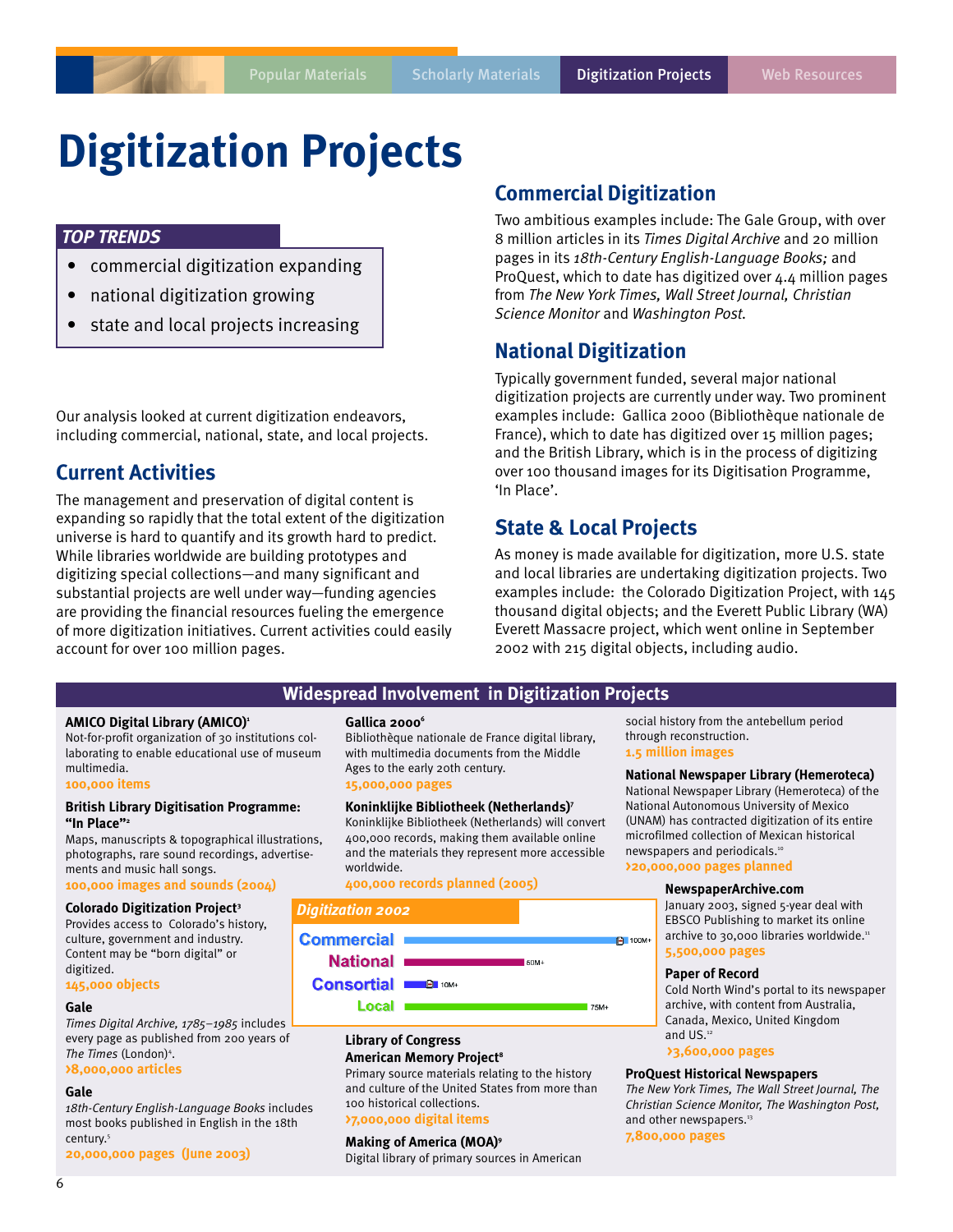# **Web Resources**

## *TOP TRENDS*

- information seekers' expectations increasing
- Web site growth slowing
- surface Web documents increasing
- deep Web expanding

Our analysis looked at recent research into Web use, as well as estimates of size and growth for both the surface Web and the deep Web.

## **Recent Research**

Recent research indicates that information seekers begin with the Web.

- *Online Before Print*—Students and faculty turn to online library materials before print and use the library "significantly less" than they did two years ago, according to a study commissioned by the Digital Library Federation. < www.clir.org/pubs/abstract/pub110abst.html >
- *Internet First Choice*—According to the Pew Internet and American Life Project, most Internet users and some nonusers expect to find reliable information online; most find the information they seek; and many now turn to the Internet first.

< www.pewinternet.org/reports/toc.asp?Report=80 >

## **Surface Web**

The surface Web includes Web sites readily available and accessible through open search engines. The significant increase in new Web formats, discussed in previous sections of the report, suggests that it's important to monitor and analyze trends in surface Web site development.

• *Web Site Growth Slowing*—According to the OCLC Office of Research, there are currently about 9 million Web sites, and although growth is slowing, there could be as many as 10.4 million in five years.

> *About 98% of U.S. schools had access to the Internet in 2000. Digest of Education Statistics,* 2001.

*"I love the fact that students now have access to the riches of online content… The question is whether their online searching skills are limited to finding MP3 files and pictures of Britney Spears…."* Mary Ellen Bates, *Econtent,* June 2002.

- *Surface Web Documents Growing*—International Data Corporation (IDC) predicts that the number of surface Web documents will grow from the current 2 billion to 13 billion within three years.
- *Web Resources Cataloged*—To date, approximately 700 thousand Web resources have been cataloged in WorldCat.

### *Seven of ten U.S. college students say they are successful at finding what they seek most of the time.*

*Their first-choice web resources are search engines, web portals and course-specific websites.*

> *OCLC White Paper on the Information Habits of College Students,* June 2002.

## **Deep Web**

The deep Web encompasses the portion of the Web that is not accessible through open search engines (e.g., library OPACs, reference databases, JSTOR , U.S. Census, etc.)

• The invisible Web could be 50 times larger than the visible Web—According to Isidro F. Aguillo, CINDOC-CSIC, "Measuring informal scientific publication in the Web" \* (2002), the invisible Web is from 2 to 50 times larger than the visible web.

- *Library Catalogs*—There are 40,000 Web OPACs.
- *Other Databases*—Other bibliographic databases, encyclopedias, numeric and full-text data could number 250,000.
- *Non-textual Web Pages*—Numeric and other non-textual Web pages could equal more than 300 million.
- *Document Repositories and eJournals*—There are more than 10,000 eJournals.

## *Google Queries Per Day*

1999: 3 million 2000: 20 million 2001: 100 million 2002: 150 million http://www.google.com/press/milestones.html http://searchenginewatch.com/reports/perday.html

\*< http://216.239.33.100/search?q=cache:sJd-EHVLdmEC:www.niwi.knaw.nl/nerdi/conferences/easst/easstaguillopaper.PDF+%22Measuring+informal+scientific+publication+in+the+Web%22&hl=en&ie=UTF-8 >